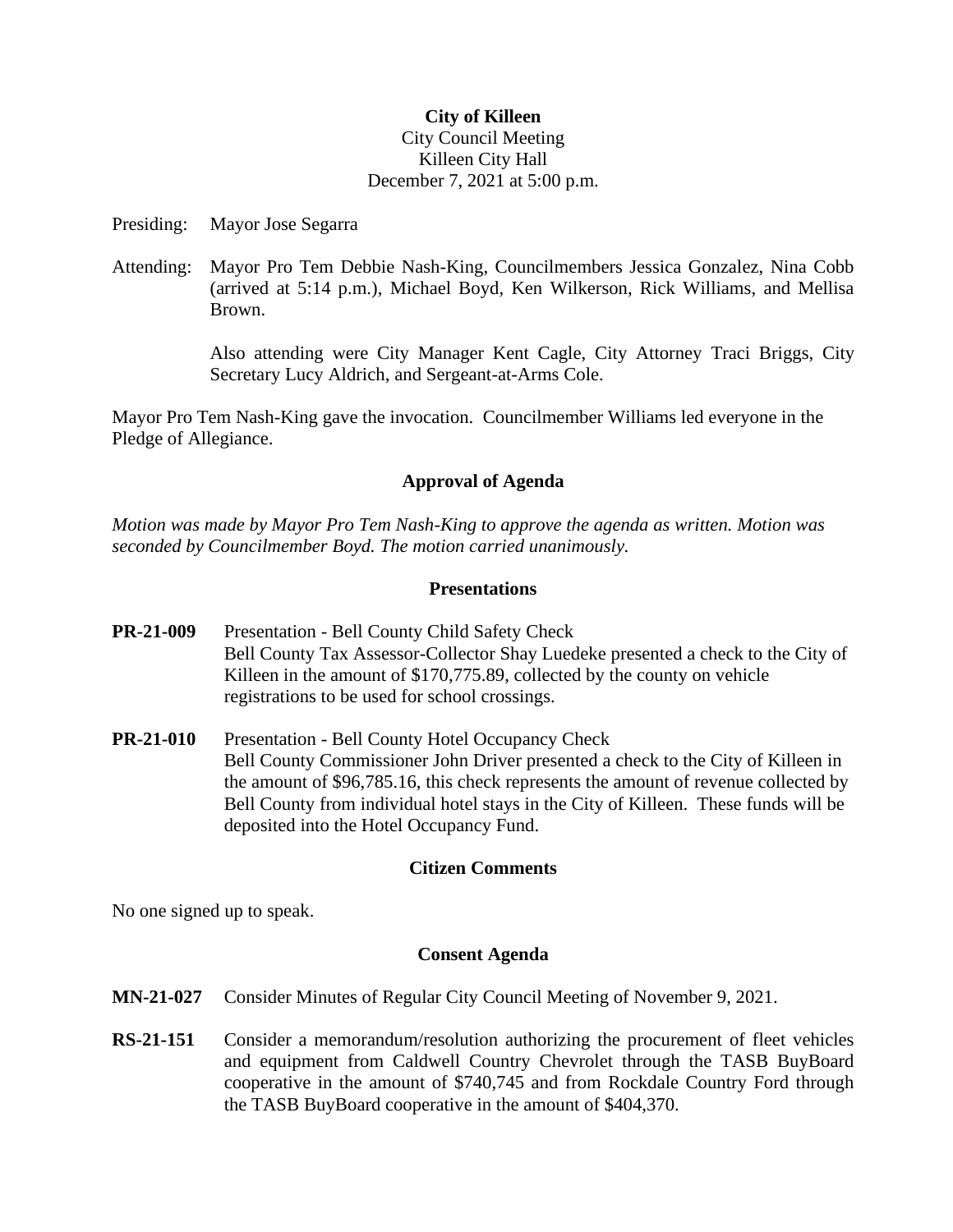Regular City Council Meeting December 7, 2021 – Page 2

- **RS-21-152** Consider a memorandum/resolution rejecting bids received for Bid No. 22 05, Petroleum Products and Diesel Exhaust Fluid.
- **RS-21-153** Consider a memorandum/resolution authorizing the purchase of library materials from Ingram Library Services through the TXSMARTBUY cooperative in an amount not to exceed \$90,000.
- **RS-21-154** Consider a memorandum/resolution authorizing the purchase of personal protective equipment from North American Fire Equipment Company through the Sourcewell cooperative in the amount of \$147,383.85.
- **RS-21-155** Consider a memorandum/resolution authorizing the purchase of portable and mobile radios, repairs/parts and accessories from Dailey & Wells Communication through the DIR cooperative in an amount not to exceed \$311,061.72.
- **RS-21-156** Consider a memorandum/resolution authorizing a professional services agreement with K Friese & Associates, Inc. (KFA) for the design of the Willowsprings and Watercrest Road Reconstruction Project in the amount of \$1,902,976.86. (**AGENDA ITEM REMOVED FROM CONSENT AGENDA)**

*Motion was made by Councilmember Wilkerson to approve the consent agenda removing RS-21- 156 for separate consideration. Motion was seconded by Councilmember Brown. Motion carried 5 to 1 with Councilmember Williams in opposition.*

**RS-21-156** Consider a memorandum/resolution authorizing a professional services agreement with K Friese & Associates, Inc. (KFA) for the design of the Willowsprings and Watercrest Road Reconstruction Project in the amount of \$1,902,976.86. Mr. Andrew Zagars, City Engineer was available to answer questions and to provide additional information.

Councilmember Nina Cobb joined the meeting at 5:14 p.m.

*Motion was made by Councilmember Wilkerson to approve RS-21-156. Motion was seconded by Mayor Pro Tem Nash-King. Motion carried 6 to 1 with Councilmember Brown in opposition.*

# **Public Hearings**

**PH-21-065** HOLD a public hearing and consider an ordinance requested by Mitchell & Associates, Inc. on behalf of Texas Land and Living, LLC (Case #FLUM21 09) to amend the Comprehensive Plan's Future Land Use Map (FLUM) from a 'Rural' (R) designation to a 'General Residential' (GR) designation for approximately 9.147 acres out of the James Cook Survey, Abstract No. 161. The property is generally located east of the intersection of Pinar Trail and Grand Terrace Drive, Killeen, Texas.

The City Secretary read the caption of the ordinance.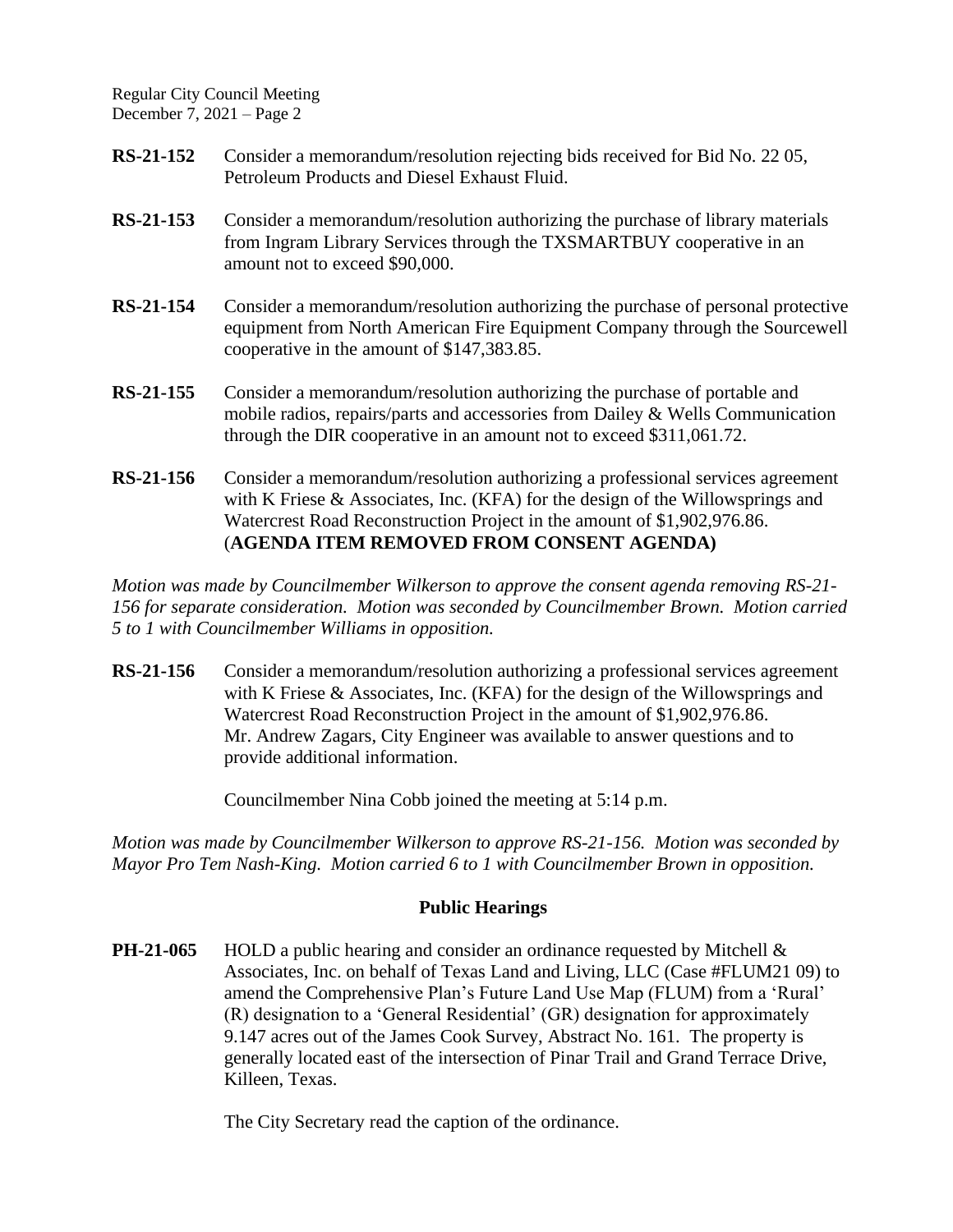AN ORDINANCE AMENDING THE COMPREHENSIVE PLAN'S FUTURE LAND USE MAP TO CHANGE APPROXIMATELY 9.147 ACRES OUT OF THE JAMES COOK SURVEY, ABSTRACT NO. 161, FROM A 'RURAL' (R) TO 'GENERAL RESIDENTIAL' (GR) DESIGNATION; PROVIDING A SEVERABILITY CLAUSE; PROVIDING A SAVINGS CLAUSE; PROVIDING FOR THE REPEAL OF CONFLICTING PROVISIONS; PROVIDING FOR PUBLICATION AND AN EFFECTIVE DATE.

### **Staff Comments:** Wallis Meshier, Director of Planning

The property is designated as rural on the Future Land Use Map (FLUM) of the Comprehensive Plan. The applicant has submitted a concurrent request to rezone the property from agricultural district to residential townhouse single-family district. Staff mailed courtesy notices to one hundred and eleven (111) property owners. Staff finds that the applicant's request is consistent with the adjacent residential land uses. The Planning and Zoning Commission recommended approval by a vote of 6 to 0.

Mayor Segarra invited the applicant to speak.

The applicant, Mr. Ace Reneau, was available to provide additional information and answer questions.

Mayor Segarra opened the public hearing.

With no one appearing, the public hearing was closed.

*Motion was made by Councilmember Wilkerson to approve PH-21-065. Without a second the motion died. Motion was made by Councilmember Boyd to table PH-21-065 until the January 18, 2022 and January 25, 2022 City Council Meetings. Motion was seconded by Councilmember Wilkerson. Motion carried unanimously.*

**PH-21-066** HOLD a public hearing and consider an ordinance submitted by Mitchell & Associates, Inc. on behalf of Texas Land and Living, LLC (Case #Z21 33) to rezone approximately 9.147 acres out of the James Cook Survey, Abstract No. 161 from "A" (Agricultural District) to "RT 1" (Residential Townhouse Single Family District). The property is generally located east of the intersection of Pinar Trail and Grand Terrace Drive, Killeen, Texas.

Mayor Segarra invited the applicant to speak.

The applicant, Mr. Ace Reneau, was available in the audience but did not speak.

Mayor Segarra opened the public hearing.

With no one appearing, the public hearing was closed.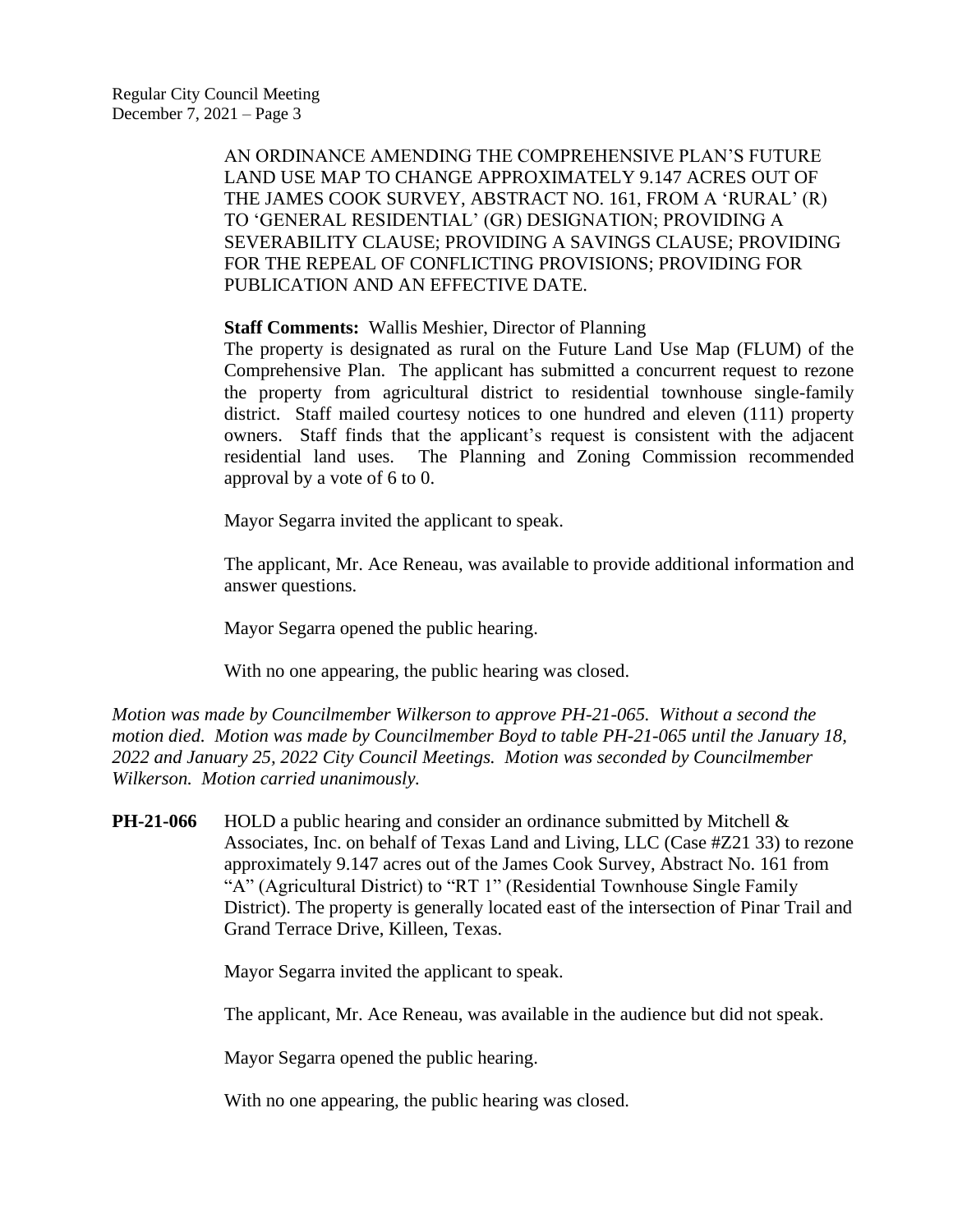Regular City Council Meeting December 7, 2021 – Page 4

*Motion was made by Mayor Pro Tem Nash-King to table PH-21-066 until the January 18, 2022 and January 25, 2022 City Council Meetings. Motion was seconded by Councilmember Boyd. Motion carried unanimously.*

**PH-21-067** HOLD a public hearing and consider an ordinance requested by Mitchell & Associates, Inc. on behalf of Fameco Texas, LLC (Case #Z21 28) to rezone approximately 1.523 acres, being part of Lots 7 and 8, Cole (Unrecorded), from "B 3" (Local Business District), "R 3" (Multifamily Residential District), and "R MH" (Residential Mobile Home District) to "B 5" (Business District). The property is addressed as 1300 and 1314 N. 8th St., Killeen, Texas.

> The City Secretary read the caption of the ordinance. AN ORDINANCE AMENDING THE ZONING ORDINANCE OF THE CITY OF KILLEEN BY CHANGING THE ZONING OF APPROXIMATELY 1.523 ACRES BEING PART OF LOTS 7 AND 8, COLE (UNRECORDED), FROM "B-3" (LOCAL BUSINESS DISTRICT), "R-3" (MULTIFAMILY RESIDENTIAL DISTRICT), AND "R-MH" (MOBILE HOME DISTRICT) TO "B-3" (LOCAL BUSINESS DISTRICT); PROVIDING A SAVINGS CLAUSE; PROVIDING FOR THE REPEAL OF CONFLICTING PROVISIONS; PROVIDING FOR AN EFFECTIVE DATE.

#### **Staff Comments:** Wallis Meshier, Director of Planning

The current use of the property is an existing non-conforming automotive repair and auto body business with an impound yard. If approved, the requested "B-5" (Business District) will bring the current use of the property into conformance with the zoning. Staff notified sixty-three (63) surrounding property owners regarding this request. To date, staff has received no written responses. Ms. Meshier reviewed the history of the property as it pertains to a Specific Use Permit in April 1999 that has expired. She also described code violations that were identified in recent months following an inspection by Code Enforcement and Environmental Services. Staff finds that the request is consistent with the Future Land Use Map of the Comprehensive Plan. The Planning and Zoning Commission recommended approval of "B-3" (Local Business District) by a vote of 5 to 1.

Mayor Segarra invited the applicant to speak.

The applicant, Mr. Ace Reneau and Mr. J.T. Hahn, were available to provide additional information and answer questions.

Mayor Segarra opened the public hearing.

Ms. Holly Teel spoke in support of the request. Mr. Leo Gukeisen spoke in support of the request.

With no one else appearing, the public hearing was closed.